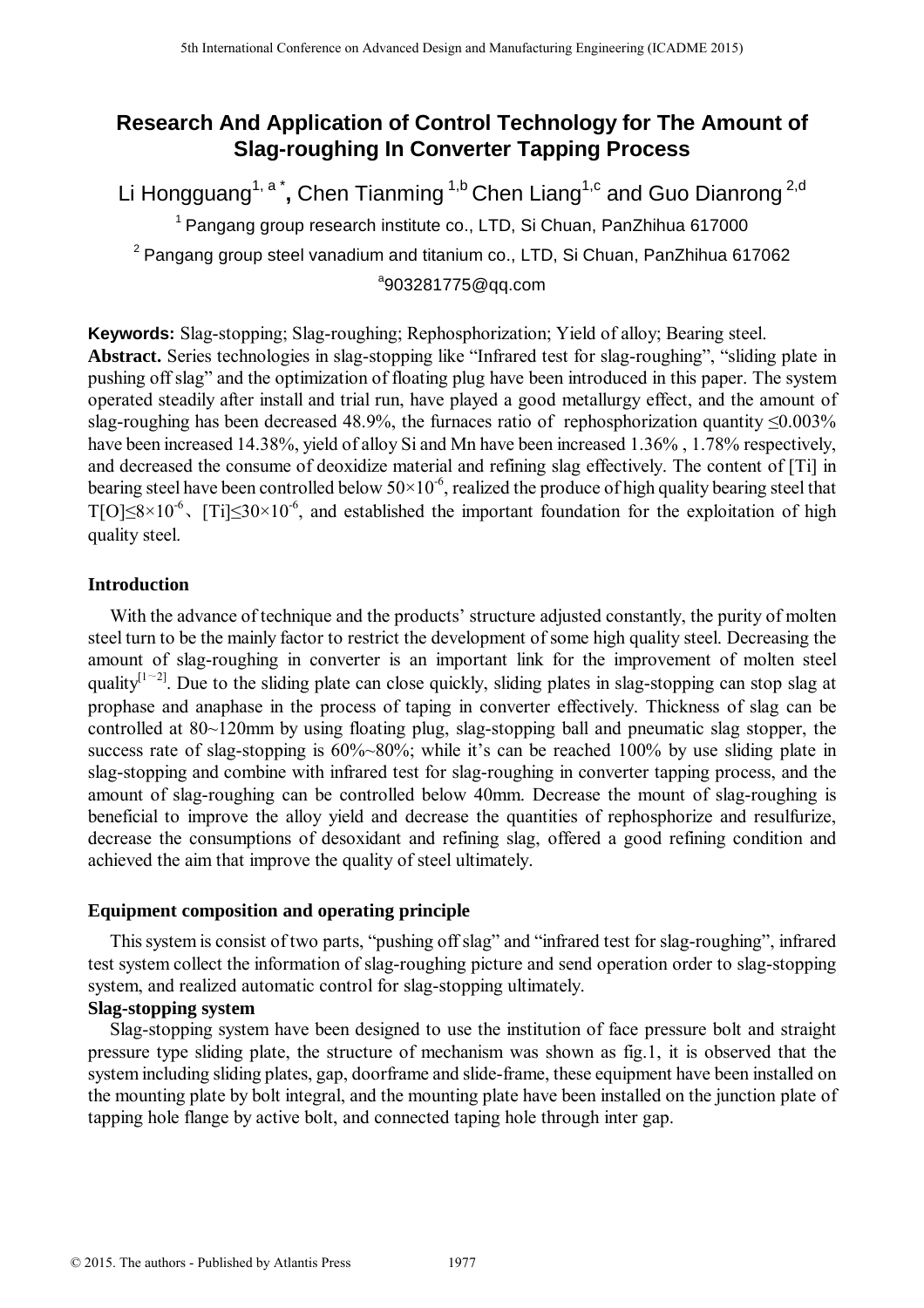

Fig.1 Structure chart of sliding plate system

The theory of slag-stopping system is that the sliding plates system has been driven by hydraulic cylinder and which installed at the outside of taping hole, realize the control for the lockage of sliding plate on the basis of actual manufacture requirement. Theory diagram have been shown as fig.2.Operate hydraulic cylinder to close sliding plate while late stage of tapping and keep slag in converter and realize the control of slag-roughing. Not only the late stage of tapping but also close sliding plate before taping, and open it after the converter have been turned to the right angle. And full-automatic slag-stopping could be realized in the process of taping by using infrared test system for slag-roughing.



Fig.2 Theory program of slag-stopping

### **Infrared test system for slag-roughing**

Infrared test system for slag-roughing is consists of thermal imager and embrace display terminal, sound-light alarm system too. This system is helpful for hitting the point of slag-roughing and improving the successful rate of slag-stopping. Slag-roughing alarm could be set up based on the requirement of slag-roughing, and the alarm range could be set at  $0\nu$ -20%. For example that it set 15% as alarm point, and if the content of slag in steel reach 15% and raise alarming while taping.

### **Optimize for floating plug**

Due to turn down taping, a certain amount of slag have rough while the beginning of taping. In order to improve the service life ofsliding plate, floating plug have been used to stop slag in usual, and shown as fig.3. But 30% of converters not play the effect of stopping slag, because of fall off before taping. Therefore, stop slag in early stage of tapping is essential while infrared test and sliding plate in slag-stopping have been used.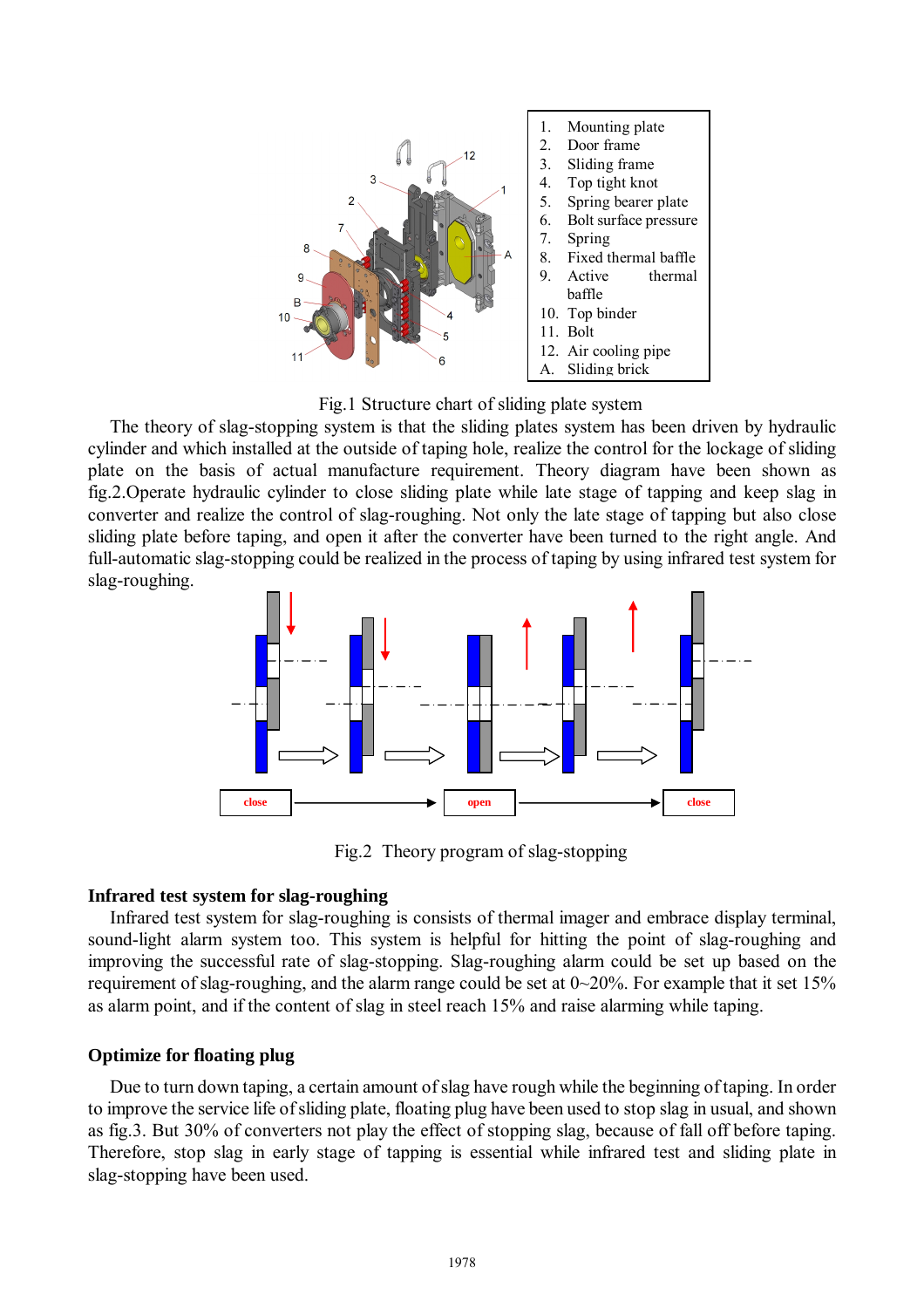

Fig.3 Schematic diagram of floating plug

It have been observed in practice that service conditions are different for different service time of taping hole, and the size of floating plug have been redesigned to optimize based on it.

## **Optimize size**

 The size of floating plug have been optimized for the different service time of taping hole, and the size optimization situation have been shown as table1.

| Table 1 Size of floating plug optimizing |         |           |           |  |  |
|------------------------------------------|---------|-----------|-----------|--|--|
| No.                                      | primary |           | optimized |  |  |
|                                          |         | $\leq 30$ | $>\!\!30$ |  |  |
|                                          | 100     | 80        | 80        |  |  |
|                                          | 40      | 40        | 40        |  |  |
|                                          | 100     | 100       | 100       |  |  |
|                                          | 150     | 145       | 160       |  |  |
|                                          | 200     | 200       | 200       |  |  |

## **Optimize chemical component**

The floating plug appears to be defoliation in advance not only caused by the size of floating plug but also thermal expansibility, which get closely connection with chemical component. The thermal expansion coefficient of primary floating plug is low, and it's drop out easily while the tapping hole have been scoured to be larger. And added a certain ratio of vermiculite that the expansion coefficient is larger, and the contact situation have been optimized obviously, and ratio of successful push off slag have been increased effectively.

## **Usage of the equipment**

Comparing the amount of slag that rough from taping hole while taping for primary and optimized process, the new process has gotten better metallurgy effect after the system have been commissioning and operated stable.

### **Decreasing the amount of slag-stopping**

On the promise of not add active lime and other slag charges while the system operate steadily, the thickness ofslag in furnace have been measured after tapping finished at platform, and thickness date of 103 furnaces for new process and 116 furnaces for primary process have been obtained. The measured results have been counted and shows as fig.4, as fig shows that the thickness of slag have been controlled at 22~40mm and 34.2mm in average but 33~84mm and 64.9mm in average for primary process, the thickness of slag have been decreased 47.3% by comparing the two processes.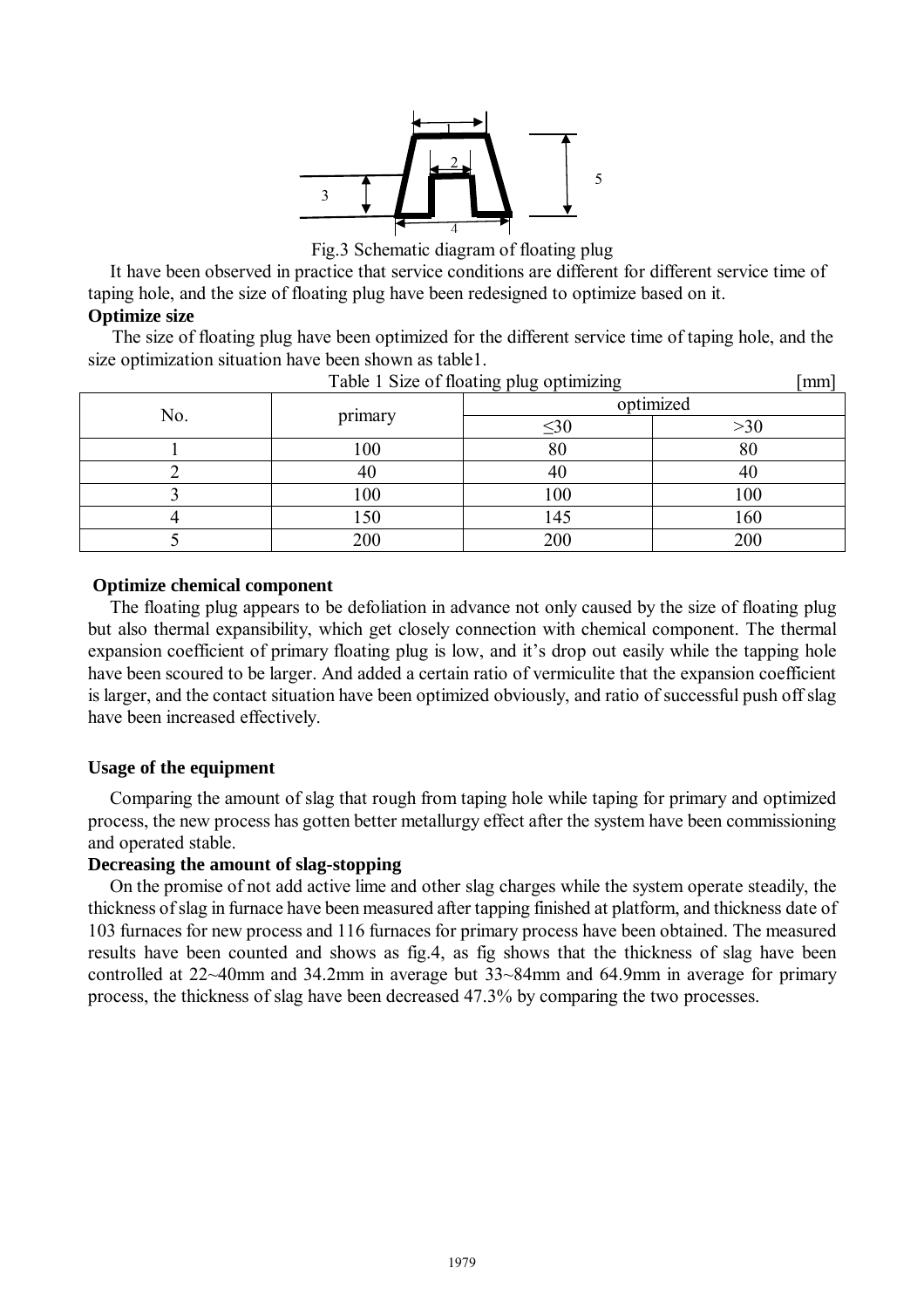



In order to quantificat the effects of the process, research group have carried out two rounds test for measuring the amount of roughing slag by using barium carbonate<sup>[3]</sup>, a certain amount of BaCO<sub>3</sub> have been added into furnaces at the ending of tapping (will be molten and resolved while T≥1297℃), and slag samples have been taken at LF while outbound. The content of BaO have been detected and analyzed. The specific counting process was show as type(1) and (2)<sup>[4]</sup>.

$$
BaCO3\rightarrow BaO+CO2
$$
 (1)

$$
\frac{(a \bullet \frac{153}{197})}{A+B} = C \tag{2}
$$

Annotation: a—the amount of BaCO<sub>3</sub> added at the end of tapping /kg·t<sub>steel</sub><sup>-1</sup>;

A—the amount of roughing slag /kg· $t_{\text{steel}}^{-1}$ ;

B—the amount of slag added in  $/kg \cdot t_{\text{steel}}^{-1}$ ;

C—ratio of BaO in slag while LF outbound /%。

The test results have been shown as table2, and the amount of slag-roughing have been decreased obviously for the optimized process, and decreased  $4.99 \text{kg}\cdot t_{\text{steel}}^{-1}$ , it's  $48.9\%$  compared with the primary process.

| Tabel 2 Testing results of lag-roughing |                                           |                                         |                           |                              |  |  |  |
|-----------------------------------------|-------------------------------------------|-----------------------------------------|---------------------------|------------------------------|--|--|--|
| <b>Process</b>                          | Added into                                | $BaCO3$ added                           | Content of BaO            | Amount of roughing           |  |  |  |
|                                         | -17<br>$(kg \cdot t_{\text{steel}}^{-1})$ | into( $kg \cdot t_{\mathcal{B}}^{-1}$ ) | while outbound LF $(\% )$ | $slag(kg \cdot tsteel^{-1})$ |  |  |  |
| Primary                                 | 1.23                                      | 0.38                                    | 2.59                      | 10.21                        |  |  |  |
| Optimized                               | -12                                       | 0.38                                    | 4 67                      | 5.22                         |  |  |  |

Shows as the results of thickness measurement and calibration test of roughing slag that the control level of roughing slag have been improved effectively, the calibration result has been shown as fig.5.



Fig.5 The distribution of slag-roughing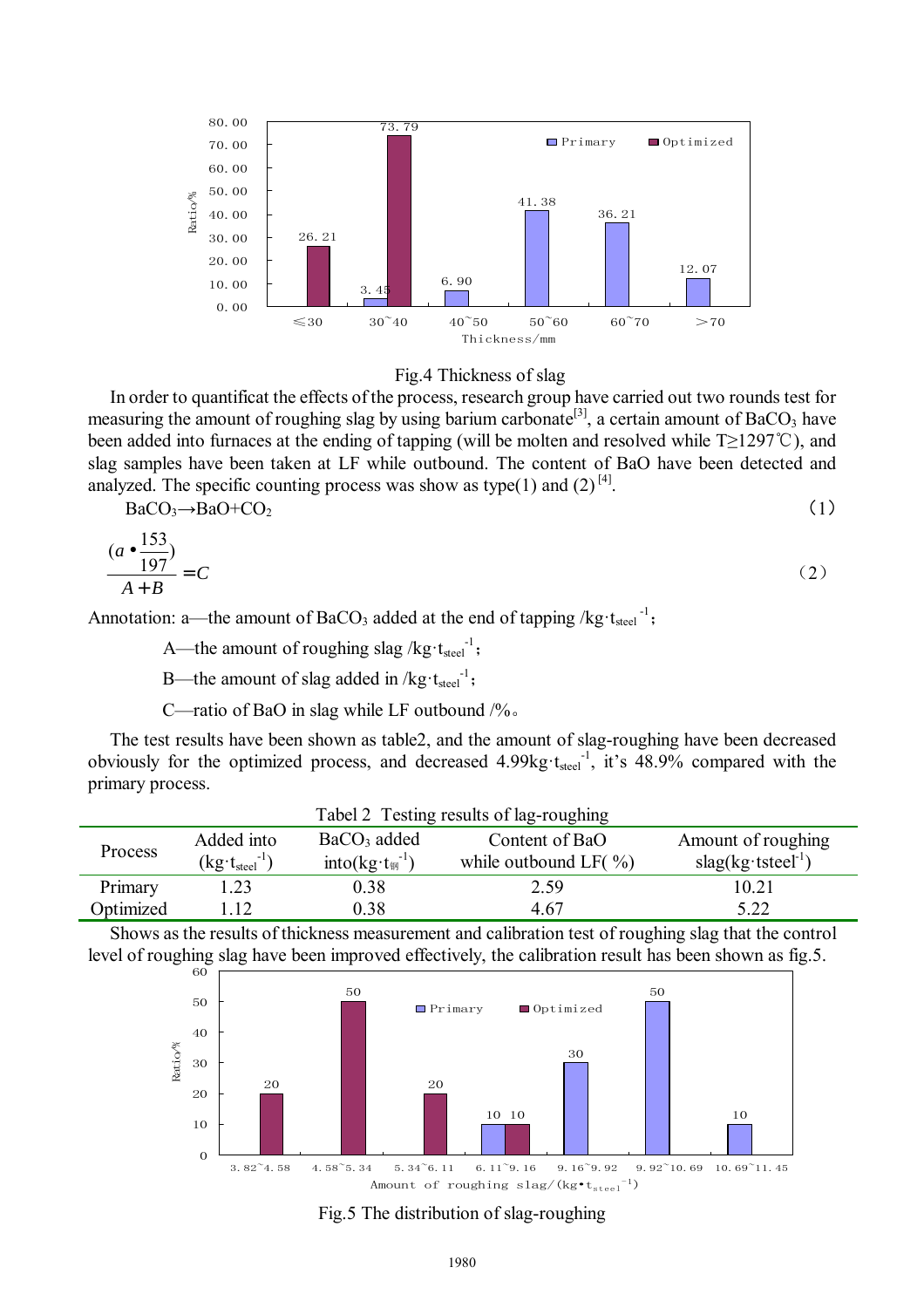#### **Decreasing rephosphorization quantity**

Rephosphorization quantity that after tapping was mainly effected by the amount of converter slag-stopping and the deoxidize condition for slag, comparing rephosphorization between primary and optimized processes and the results have been shown as fig.6. That the optimized process was 0.0018%, but primary process was 0.0025%, it has been decreased 0.0007%, and the ratio of furnaces that below 0.003% have been improved from 60.34% to 74.72% and improved 14.38%.





#### **Decreasing the consumption of slag charge**

Resulfurization after converter was mainly come from the slag and which is oxidability, in order to ensure the control for resulfurization, lime have been added into refining slag to keep a certain basicity. In the condition of a certain content of sulfur in molten steel, different amount of lime have been added into furnace. Take statistics to the amount of lime that added into furnace for one type of steel in different process, and results shows as fig.7. Shows that the major furnaces have above  $3.05\text{kg}/\text{t}_{\text{steel}}$  for primary process, but  $\leq$ 3.05kg/t<sub>steel</sub> for optimized process. And the amount of lime that added into furnace in average have been shown as fig.8, the optimized process controlled at  $2.64\text{kg}/t_{\text{steel}}$ , but 3.08kg/ $t_{\text{steel}}$  for primary, that have been decreased 0.44kg/ $t_{\text{steel}}$ .



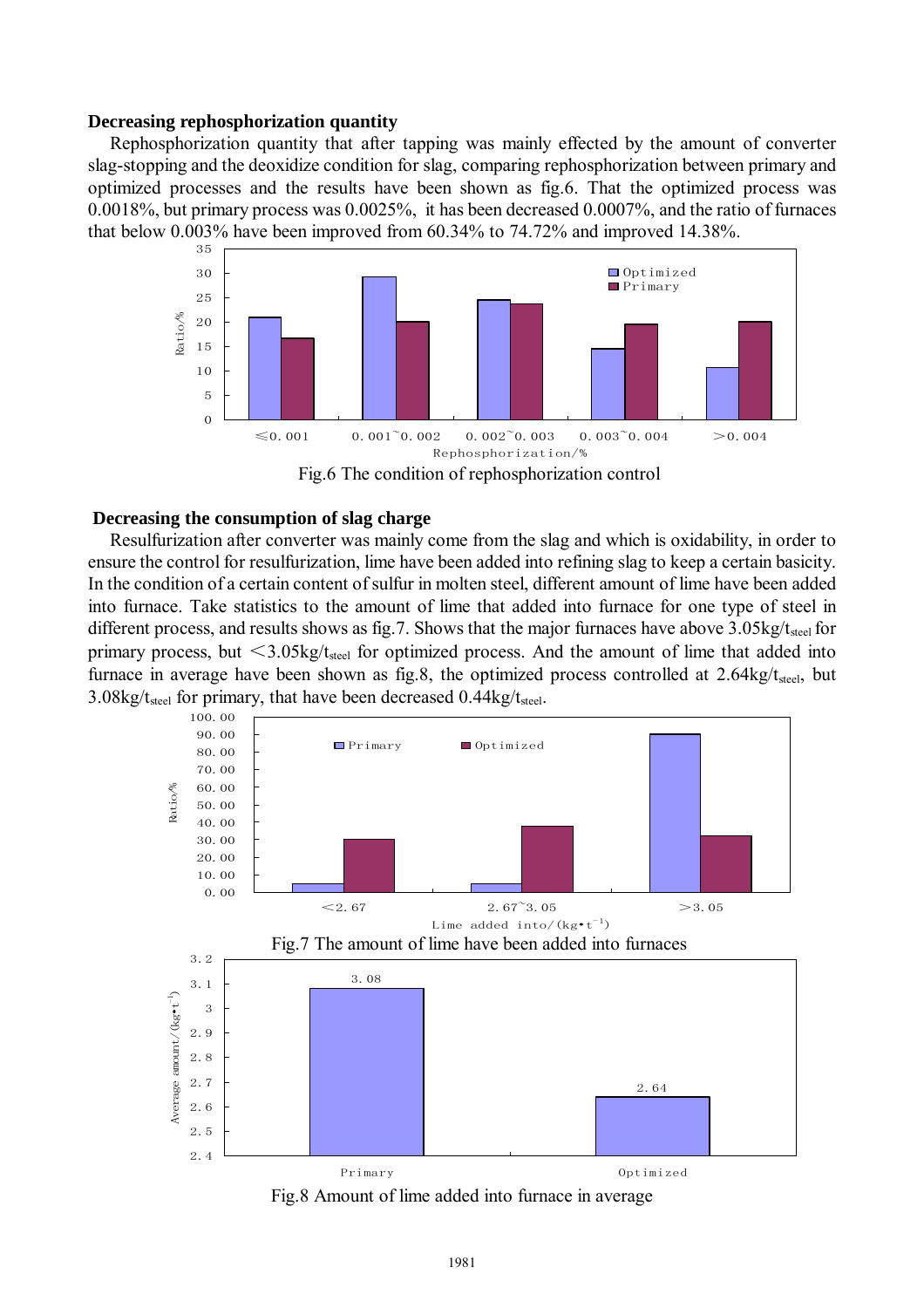#### **Decrease the consumption of deoxidant**

The consumption of aluminium wire for 26 furnaces same grade steel have been counted and shown as table 3, as table 3 shows that the consumption of aluminium wire was  $3.31\text{m}/t_{\text{steel}}$  for primary process that the ending point  $C\%$  was 0.04%~0.08% and 0.07% in average, but 3.00 m/t<sub>steel</sub> for the optimized process that the ending point C% was 0.03%~0.07% and 0.05% in average. That means the consumption of aluminium wire have been decreased obviously after optimized process has been used.

| Table 3 Condition of deoxidant consume |         |                    |     |                |                               |  |  |  |  |
|----------------------------------------|---------|--------------------|-----|----------------|-------------------------------|--|--|--|--|
| Projects                               |         | Ending point $[C]$ | (%) | Aluminium wire | $(m\cdot t_{\rm steel}^{-1})$ |  |  |  |  |
| Primary                                | Range   | $0.04 - 0.08$      |     | $2.67 - 3.44$  |                               |  |  |  |  |
|                                        | Average | 0.07<br>3.31       |     |                |                               |  |  |  |  |
| Optimized                              | Range   | $0.03 - 0.07$      |     | 2.44-3.44      |                               |  |  |  |  |
|                                        | Average | 0.05               |     | 3.00           |                               |  |  |  |  |

#### **Improve and stabilize the yield of alloy**

The yield of Si and Mn in the complete flow scheme have been counted for rail steel, yield of Si for primary process is 95.96% and Mn is 96.87% in average, and have been improved 1.36% , 1.78% respectively, Si reached 97.32% and Mn 98.6% after optimized. For the costs of alloy in converter and refining, Si and Mn have saved  $1.26/t_{\text{steel}}$ .

#### **Meet the special requirement of high quality steel**

Smelt bearing steel with hot metal which contain titanium, and the ending slag in converter contain a certain amount of  $TiO<sub>2</sub>$ . TiO<sub>2</sub> has been restored into molten steel while refining and the oxidability of slag decreasing. Compare the control situations between primary and optimized process, the results have been shown as fig.9. The content of Ti have been controlled from  $\geq 50 \times 10^{-6}$  to  $\leq 50 \times 10^{-6}$  for all furnaces, and 8 furnaces bearing steel realize  $T[O]{\le}8\times10^{-6}$  and  $[Ti]{\le}30\times10^{-6}$ .



Fig.9 The control of [Ti] in bearing steel

#### **Conclusions**

 $(1)$  This technology realized automatic control for slag-stopping in the process of tapping in converter, the system operated stably and economical.

(2)It's effectively and the metallurgical effects are remarkable: the amount of slag-stopping have been controlled at  $5.22 \text{kg}/t_{\text{steel}}$  and the thickness was 34.2mm in average, have been decreased 47.3%; the furnaces ratio that rephosphorization below 0.003% have been increased 14.38%; yield of alloy Si, Mn increased 1.36% and 1.78% respectively; the consumption of deoxidize material and refining slag have been decreased obviously.

(3)It's realize the production of high quality steel: [Ti] in bearing steel has been controlled below  $50\times10^{-6}$  and the production of high quality bearing steel that T[O] $\leq 8\times10^{-6}$ , [Ti] $\leq 30\times10^{-6}$  can be achieved.